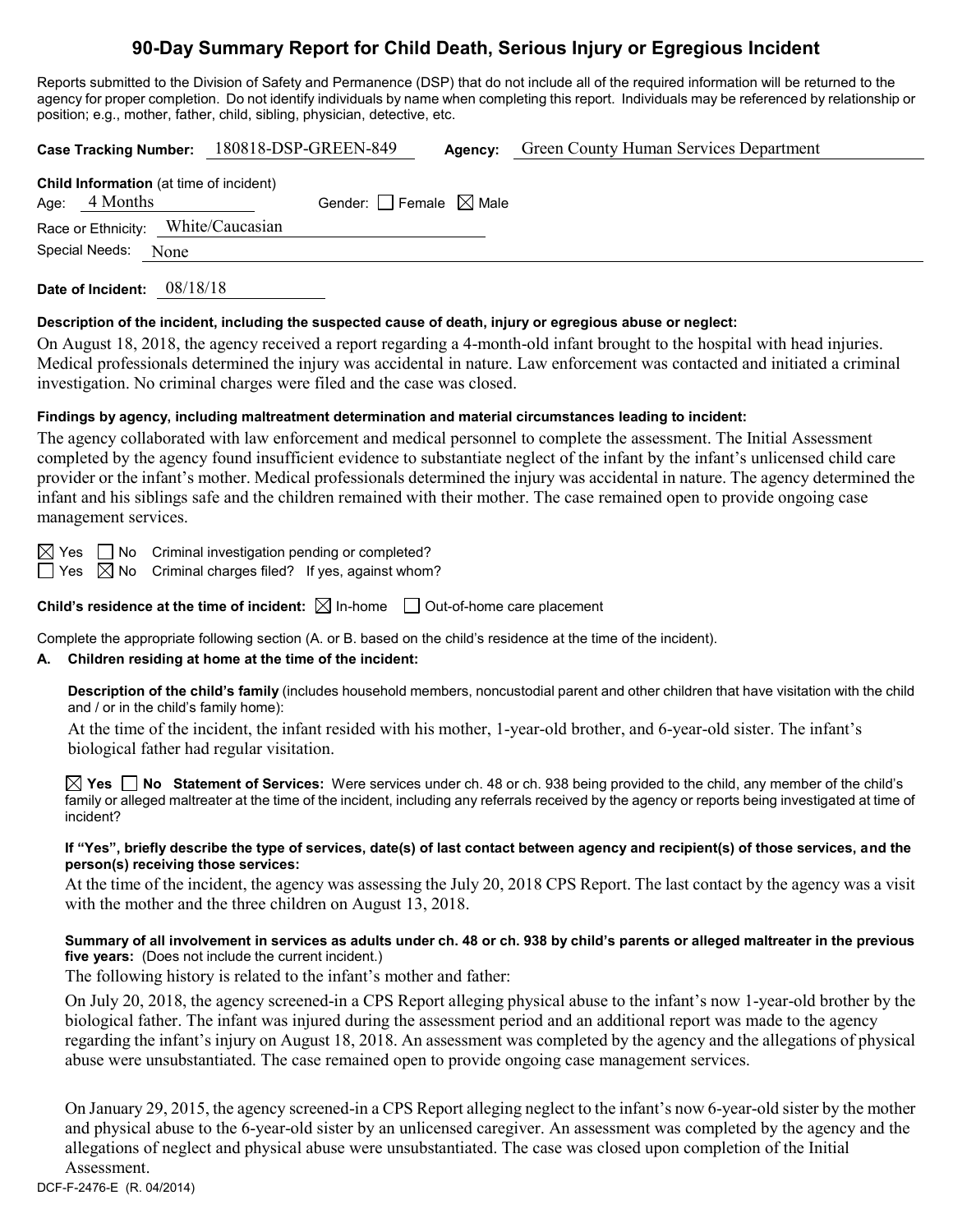On March 14, 2014, the agency screened-in a CPS Report alleging neglect to the infant's now 6-year-old sister by the mother. An assessment was completed by the agency and the allegation of neglect was unsubstantiated. The case was closed upon completion of the Initial Assessment.

The following history is related to the infant's unlicensed child care provider, with respect to her biological children:

On June 9, 2016, the agency screened-in a CPS Report alleging neglect by the infant's unlicensed child care provider to her now 2-year-old son, 5-year-old son, 8-year-old son, 9-year-old daughter, and 10-year-old daughter. An assessment was completed by the agency and the allegation of neglect was unsubstantiated. The case was closed upon completion of the Initial Assessment.

On July 17, 2015, the agency screened-in a CPS Report alleging neglect by the infant's unlicensed child care provider to her now 5-year-old son, 8-year-old son, 9-year-old daughter, and 10-year-old daughter. An assessment was completed by the agency and the allegation of neglect was unsubstantiated. The case was closed upon completion of the Initial Assessment.

#### **Summary of actions taken by the agency under ch. 48, including any investigation of a report or referrals to services involving the child, any member of the child's family living in this household and the child's parents and alleged maltreater.** (Does not include the current incident.)

(Note: Screened out reports listed in this section may include only the date of the report, screening decision, and if a referral to services occurred at Access. Reports that do not constitute a reasonable suspicion of maltreatment or a reason to believe that the child is threatened with harm are not required to be screened in for an Initial Assessment, and no further action is required by the agency.)

The following history is related to the infant's mother and father:

On July 20, 2018, the agency screened-in a CPS Report alleging physical abuse to the infant's now 1-year-old brother by the biological father. The infant was injured during the assessment period and an additional report was made to the agency regarding the infant's injury on August 18, 2018. An assessment was completed by the agency and the allegations of physical abuse were unsubstantiated. The case remained open to provide ongoing case management services.

On June 29, 2018, the agency screened-out a CPS Report.

On June 26, 2018, the agency screened-out a CPS Report.

On May 29, 2018, the agency screened-out a CPS Report.

On April 1, 2015, the agency screened-out a CPS Report.

On January 29, 2015, the agency screened-in a CPS Report alleging neglect to the infant's now 6-year-old sister by the mother and physical abuse to the 6-year-old sister by an unlicensed caregiver. An assessment was completed by the agency and the allegations of neglect and physical abuse were unsubstantiated. The case was closed upon completion of the Initial Assessment.

On March 14, 2014, the agency screened-in a CPS Report alleging neglect to the infant's now 6-year-old sister by the mother. An assessment was completed by the agency and the allegation of neglect was unsubstantiated. The case was closed upon completion of the Initial Assessment.

On March 7, 2014, the agency screened-out a CPS Report.

On April 22, 2007, the agency screened-out a CPS Report.

The following history is related to the infant's unlicensed child care provider, with respect to her biological children: On June 9, 2016, the agency screened-in a CPS Report alleging neglect by the infant's unlicensed child care provider to her now 2-year-old son, 5-year-old son, 8-year-old son, 9-year-old daughter, and 10-year-old daughter. An assessment was completed by the agency and the allegation of neglect was unsubstantiated. The case was closed upon completion of the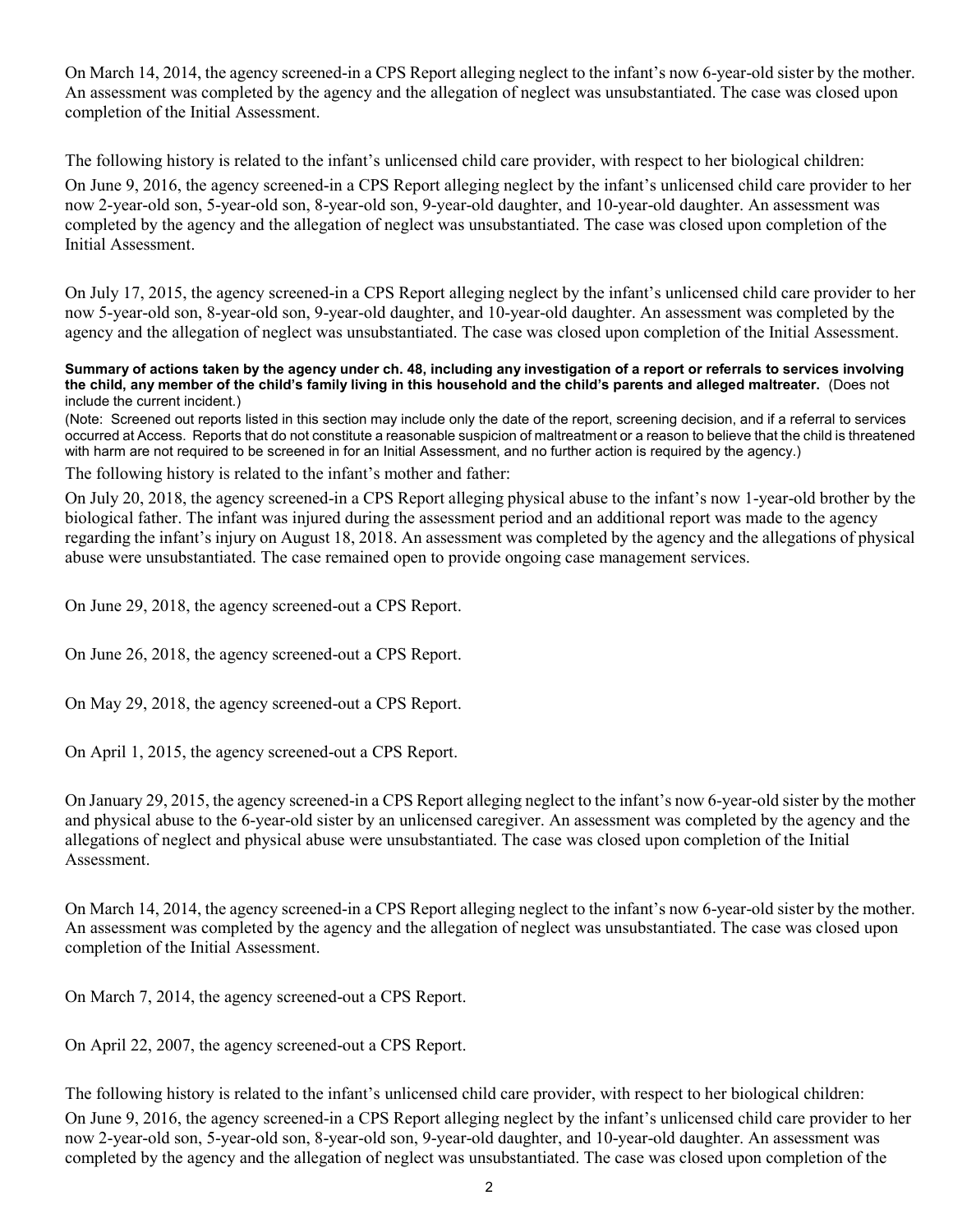Initial Assessment.

On October 16, 2015, the agency screened-out a CPS Report.

On July 17, 2015, the agency screened in a CPS Report alleging neglect by the infant's unlicensed child care provider to her now 5-year-old son, 8-year-old son, 9-year-old daughter, and 10-year-old daughter. An assessment was completed by the agency and the allegation of neglect was unsubstantiated. The case was closed upon completion of the Initial Assessment.

On October 9, 2012, the agency screened-out a CPS Report.

On July 20, 2010, the agency screened-in a CPS Report alleging physical abuse by the infant's unlicensed child care provider and her significant other to her now 8-year-old son and 9-year-old daughter. An assessment was completed by the agency and the allegation of physical abuse was unsubstantiated. The case was closed upon completion of the Initial Assessment.

On November 21, 2008, the agency screened-out a CPS Report.

## **Summary of any investigation involving the child, any member of the child's family and alleged maltreater conducted under ch. 48 and any services provided to the child and child's family since the date of the incident:**

The agency collaborated with law enforcement and medical personnel to complete the assessment. The Initial Assessment completed by the agency found insufficient evidence to substantiate neglect of the infant by the infant's unlicensed child care provider or the infant's mother. Medical professionals determined the injury was accidental in nature. The agency determined the infant and his siblings safe and the children remained with their mother. The case remained open to provide ongoing case management services.

## **B. Children residing in out-of-home care (OHC) placement at time of incident:**

## **Description of the OHC placement and basis for decision to place child there:** N/A

**Description of all other persons residing in the OHC placement home:**

N/A

**Licensing history:** Including type of license, duration of license, summary of any violations by licensee or an employee of licensee or other actions that constitute a substantial failure to protect and promote the welfare of the child.  $N/A$ 

| Summary of any actions taken by agency in response to the incident: (Check all that apply.) |                                                      |  |                                                   |  |  |
|---------------------------------------------------------------------------------------------|------------------------------------------------------|--|---------------------------------------------------|--|--|
| $\boxtimes$                                                                                 | Screening of Access report                           |  | Attempted or successful reunification             |  |  |
|                                                                                             | Protective plan implemented                          |  | Referral to services                              |  |  |
| $\overline{\boxtimes}$                                                                      | Initial assessment conducted                         |  | Transportation assistance                         |  |  |
|                                                                                             | Safety plan implemented                              |  | Collaboration with law enforcement                |  |  |
|                                                                                             | Temporary physical custody of child                  |  | Collaboration with medical professionals          |  |  |
|                                                                                             | Petitioned for court order / CHIPS (child in need of |  | Supervised visitation                             |  |  |
|                                                                                             | protection or services)                              |  | Case remains open for services                    |  |  |
|                                                                                             | Placement into foster home                           |  | Case closed by agency                             |  |  |
|                                                                                             | <b>Placement with relatives</b>                      |  | Initiated efforts to address or enhance community |  |  |
|                                                                                             | Ongoing Services case management                     |  | collaboration on CA/N cases                       |  |  |
|                                                                                             |                                                      |  | Other (describe):                                 |  |  |

## **FOR DSP COMPLETION IF RECORD OR ON-SITE REVIEW WAS UNDERTAKEN:**

## **Summary of policy or practice changes to address issues identified based on the record or on-site review of the incident:**

Under the Child Welfare Disclosure Act (Section 48.981 (7)(cr), Stats.), the DSP completes a 90-Day review of the agency's practice in each case reported under the act. The DSP will conduct a further review in this case.

#### **Recommendations for further changes in policies, practices, rules or statutes needed to address identified issues based on the record or on-site review:**